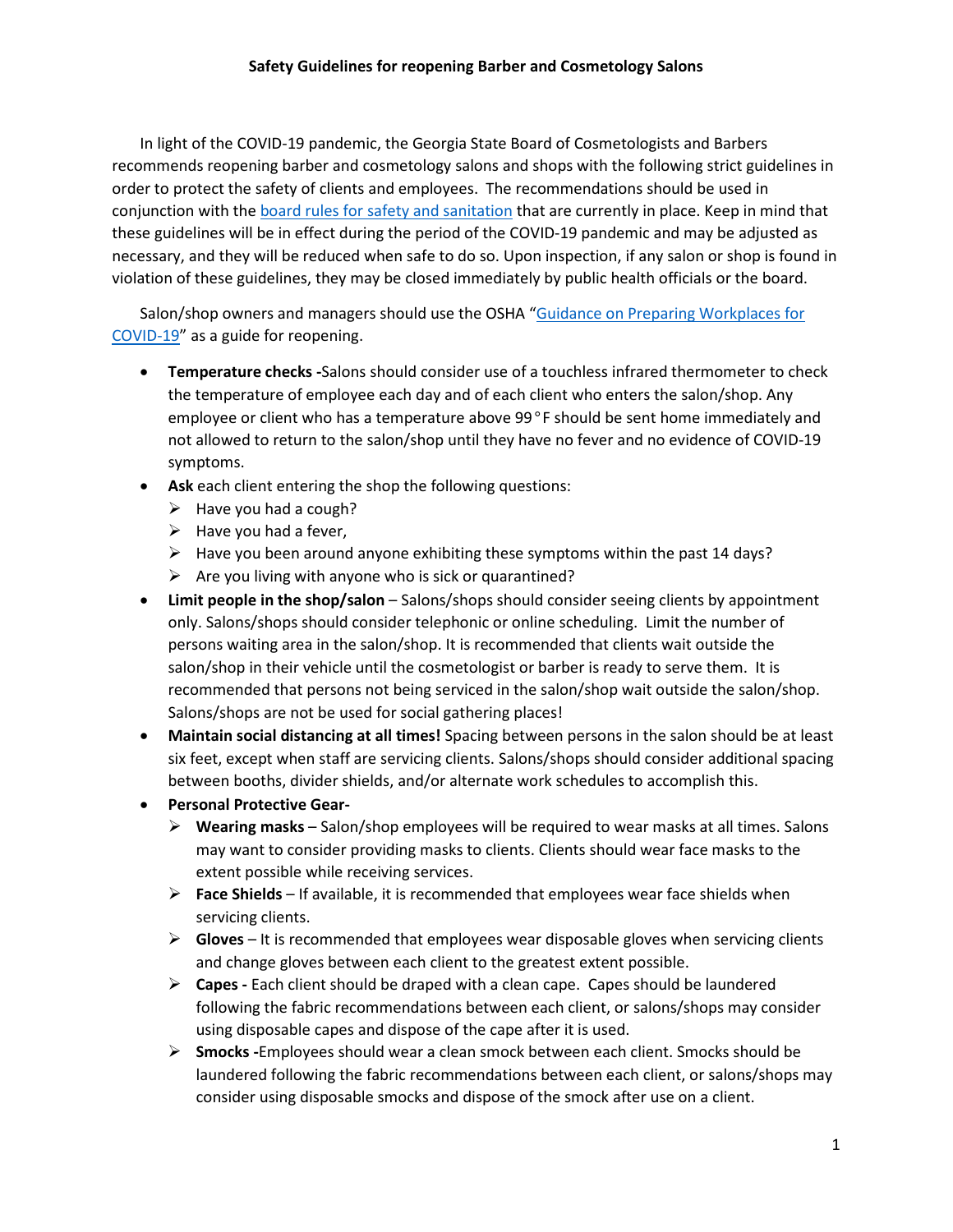- **Neck strips –** Employees should use protective neck strips around the neck of each hair-cut client.
- **Hand-washing** with soapy, warm water, for a minimum of 20 seconds will be required by employees between every client service.
- **Employee clothing –** Employees should arrive at the salon/shop showered and wearing clean clothing. Employees should change clothes before entering their homes when they return from work.
- **PPG**, such as gloves, gowns, drapes, linens and eye coverings should be changed between each client. These used items should be cleaned and disinfected or discarded in a closed container.

## • **Disinfection –**

- $\triangleright$  All salons/shops should be thoroughly cleaned and disinfected prior to reopening. Disinfect all surfaces, tools, and linens, even if they were cleaned before the salon/shop was closed.
- $\triangleright$  Use disinfectants that are EPA –registered and labeled as bactericidal, virucidal and fungicidal. No product will be labeled for COVID-19 yet, but many will have human coronavirus efficacy either on the label or available on their website. The EPA has approved any product that has tested as effective against human coronavirus. If in doubt of the effectiveness, check the EPA website.
- $\triangleright$  Disinfectant for immersion of tools, must be mixed daily and replaced sooner if it becomes contaminated throughout the work day. Disinfectant only works on a clean surface so clean all surfaces and tools with hot soapy water, Ship-shape or cleaning wipes (if using wipes, be sure to cover surface thoroughly) before disinfecting.
- $\triangleright$  Contact time on label must be observed for disinfectant to work. Contact time refers to how long the disinfectant is visibly wet on the surface allowing it to thoroughly destroy all of the pathogens. Typical contact time for immersion/sprays is 10 minutes, for disinfectant wipes is 2-4 minutes.
- $\triangleright$  Disinfectants used for immersion must be changed daily or sooner if it becomes contaminated (ex: hair/debris floating in solution or cloudy solution.)
- $\triangleright$  Disinfection is for hard non-porous surfaces, glass metal and plastic.
- $\triangleright$  Porous/soft surfaces can not be disinfected and must only be used once and then discarded (tools such as cardboard files, buffers, drill bits etc.)
- $\triangleright$  Launder all linens, towels drapes, and smocks in hot soapy water and dry completely at the warmest temperature allowed and store in an airtight cabinet. Store all used/dirty linens in an airtight container.
- $\triangleright$  The use of mask is mandatory. Place a clean towel, placed over the face of your client while at the sink in a good way to protect their mouth, nose and eyes. Minimize to the greatest degree possible, up-close, direct face-to-face contact with clients.

## • **Reception area -**

- $\triangleright$  Remove all unnecessary items such as magazines, newspapers, service menus, any other unnecessary paper products and decor. Wipe down all seats and tables; cloth chairs cannot be properly cleaned and disinfected, using a plastic cover should be considered.
- $\triangleright$  Wipe reception desk with disinfectant. Consider discontinuing use of paper appointment books or cards, and replace with electronic options.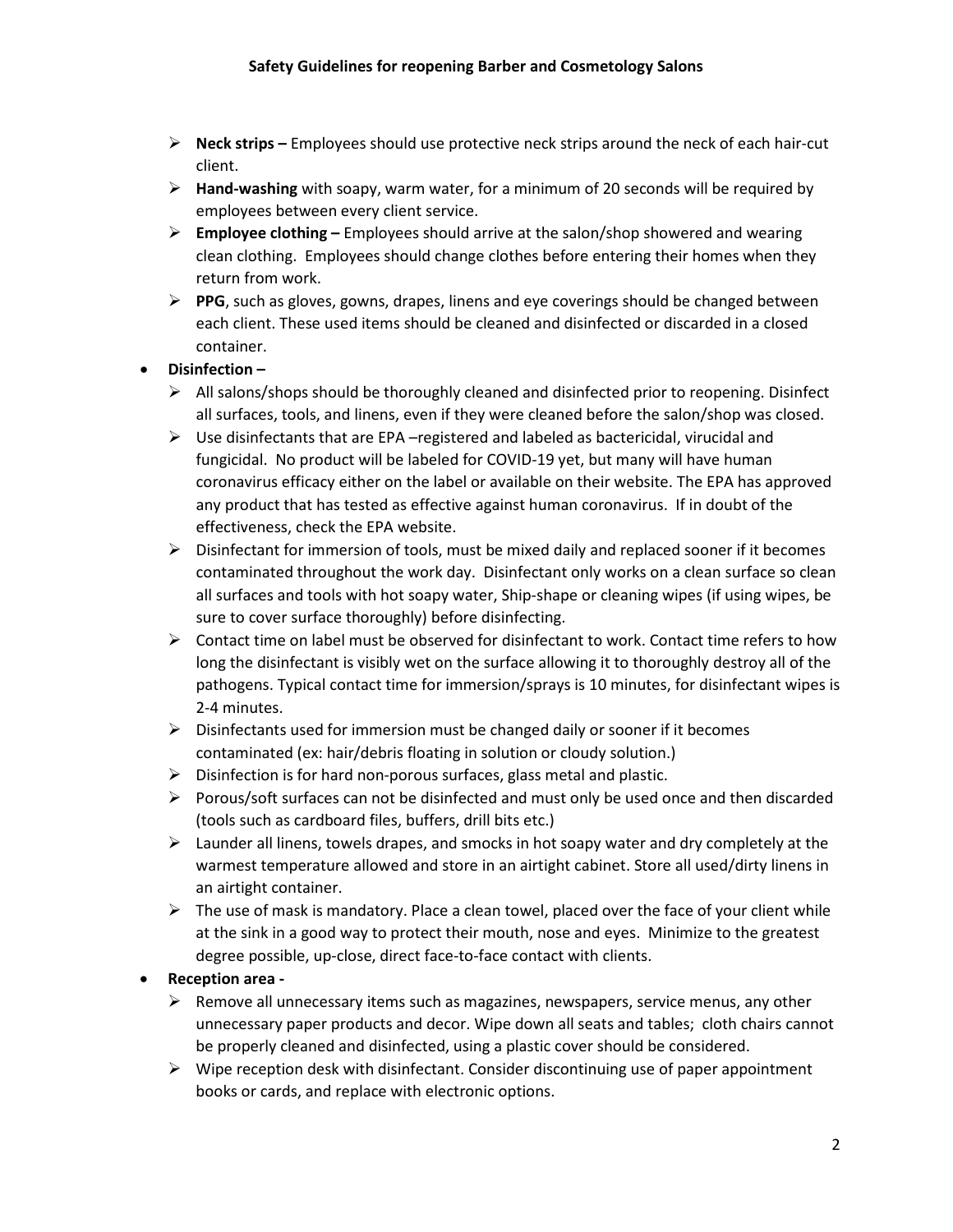- $\triangleright$  Employees should frequently wash their hands after the using the phones, computer, cash register and/or credit card machine. Wipe these surfaces between each use.
- $\triangleright$  Avoiding the exchange of cash can help greatly in preventing spread of virus, but if this is unavoidable, be sure to wash and sanitize hands well after each transaction. The use of credit/debit transactions is preferred, using touch/swipe/no signature technology.
- $\triangleright$  Clean and disinfect all retail areas, daily, including products. Try to avoid client touching products that they don't plan to purchase.
- $\triangleright$  Clean and wipe all door handles and other surfaces that are regularly touched by clients and staff with disinfectant wipes.
- $\triangleright$  Provide hand sanitizer and tissues for employees and clients.
- $\triangleright$  Consider floor stickers and signage that provide guidance for social distance
- $\triangleright$  Placement of visible and appropriate signage to communicate to the customer that thorough sanitation procedures are in place.
- $\triangleright$  Consider placement of sneeze shields.

## • **Restrooms -**

- $\triangleright$  Clean and disinfect ALL restroom surfaces including floors, sinks and toilet bowls. Store paper products in a closed cabinet and provide antibacterial hand soap. Place trashcan by door. Remove anything that does not have to be in the restrooms.
- **Shampoo Bowls-**
	- $\triangleright$  Clean and disinfect all bowls, hoses, spray nozzles, foist handles, shampoo chairs and arm rests. Wipe down all back-bar products and shelves. Discard and replace any products that have not been stored in a closed container.
	- $\triangleright$  If available, wrap shampoo bowls in plastic and discarded between each client.
	- $\triangleright$  Consider asking clients to wash their own hair before entering the salon/shop.
	- $\triangleright$  Limit as much as possible face-to-face contact with clients, and consider using face-shields by those employees providing shampoo services.

# • **Work stations-**

- $\triangleright$  Clean and disinfect all work area surfaces. Clean and disinfect chairs, head rest, arm rests (the use of harsh disinfectants can damage leather chair, and cloth chairs cannot be disinfected, so please use a plastic covering). Clean and disinfect all reusable tools and store in an airtight closed container. Clean and disinfect all appliances, sheers, clippers, clipper guards, clippies, rollers, combs, brushes, rolling carts and any other items used in connection with servicing clients.
- $\triangleright$  Check to make sure all products such as lotions, creams, waxes and scrubs have always been in a closed container, if not you must discard and replace.
- $\triangleright$  Remove and discard all single use tools such as paper files, drill bits and buffers, that have already been used.
- $\triangleright$  Clean and disinfect all linen hampers and trash container and only use such container that can be closed and use with liners that can be removed and discarded.
- $\triangleright$  Provide hand sanitizer at all work locations for employees and clients.
- $\triangleright$  Consider station barriers between work stations.

## • **Pedicure Bowls-**

 $\triangleright$  Remove all parts that can removed.